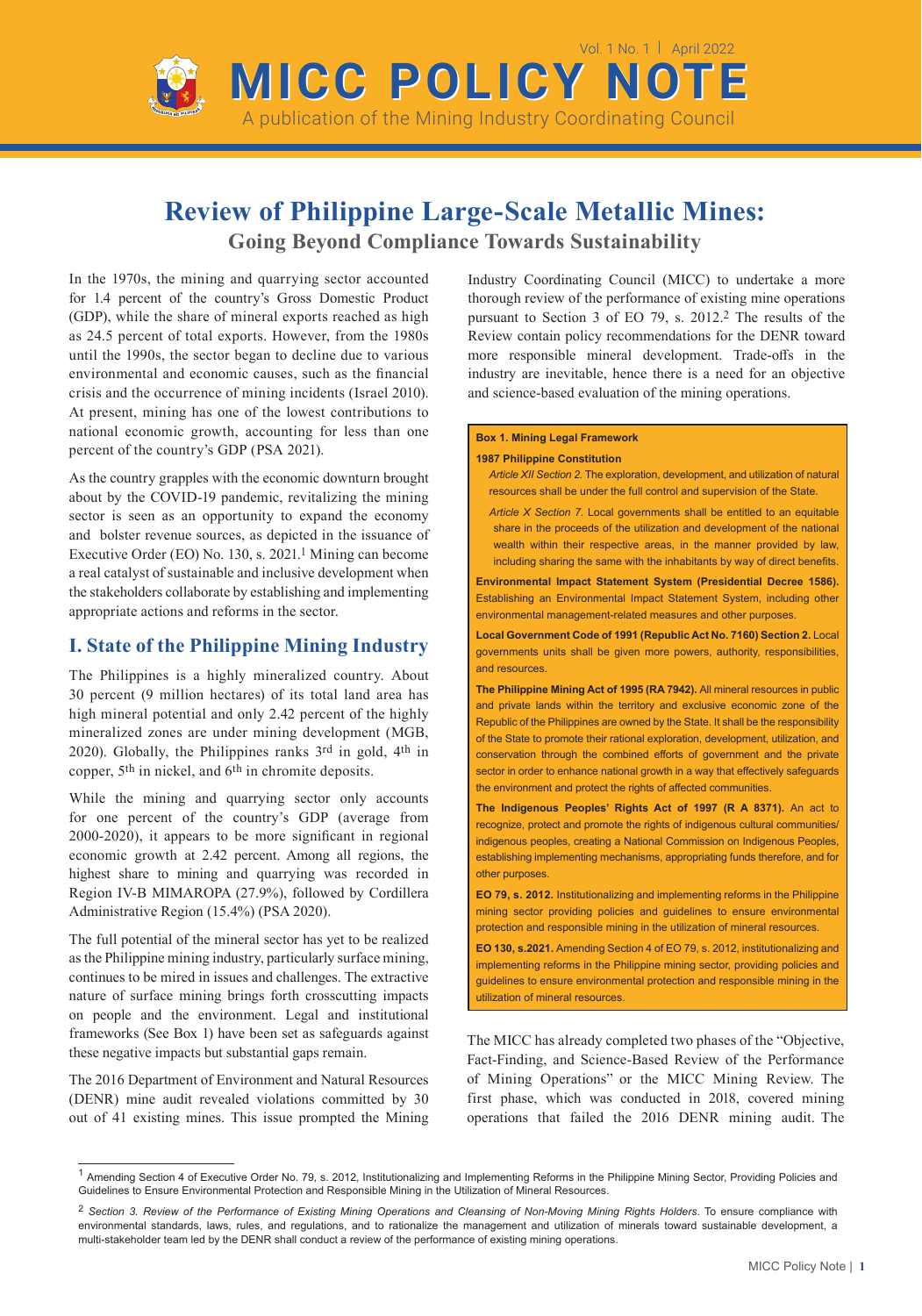second phase, carried out in 2020, included those that passed the same audit. Covering five key aspects (See Box 2), the Review aimed to (a) identify gaps and issues that limit mining from contributing effectively to national and regional development; and (b) recommend interventions and policy measures that will ensure a more responsible mining sector. The Review looked into the guidelines and parameters outlined in the specific mining contract and other pertinent laws, taking into account the valid exercise of the State's police power to serve the common good, especially the poor.

#### **Box 2. Key Aspects Evaluated in the Mining Review**

| <b>Legal</b> – Compliance with mining laws, rules and regulations, and other<br>applicable laws; adequacy of the previous quarry permits, licenses, and<br>contracts issued |
|-----------------------------------------------------------------------------------------------------------------------------------------------------------------------------|
| <b>Technical</b> – Appropriateness, adequacy, and efficiency of mining methods                                                                                              |
| and technology employed, compared with international industry standards                                                                                                     |
| <b>Environmental</b> – Assessment of environmental practices                                                                                                                |
| <b>Social</b> – Assessment of Social Development and Management Program                                                                                                     |
| (SDMP) implementation                                                                                                                                                       |
| <b>Economic</b> – Contributions of mining to livelihood, employment, and local                                                                                              |
| revenue; cost-benefit analysis of the selected mining operations                                                                                                            |

The findings and recommendations discussed in this document were based on the data available during the Review. Any development or actions taken by the companies following the Review are not reflected in the aforesaid findings and recommendations. Notwithstanding, the findings and recommendations from the Review have resulted in the implementation of 11 newly devised policies (See Box 3) and the crafting of other pertinent policies geared toward addressing some of the identified issues and enhancing the performance of the mining industry.

| <b>Issuance</b>        | <b>Description</b>                                      |
|------------------------|---------------------------------------------------------|
| Phase 1                |                                                         |
| 1. Memorandum Circular | <b>Guidance for Compliance Monitoring and</b>           |
| (MC) No. 2018-02       | Rating/Scorecard of Mining Permits/Contracts            |
| 2. DENR Administrative | <b>Establishing a Centralized Management and</b>        |
| Order (DAO) No.        | Coordinative Mechanism at the Regional Offices of the   |
| 2018-18                | DENR, MGB and Environmental Management Bureau,          |
|                        | and Designating the DENR Regional Director as the       |
|                        | <b>Regional Executive Director Providing Overall</b>    |
|                        | <b>Command of Regional Operations</b>                   |
| 3. DAO No. 2018-19     | Guidelines for Additional Environmental Measures for    |
|                        | <b>Operating Surface Metallic Mines</b>                 |
| 4. DAO No. 2018-20     | Providing for a New Guidelines in the Evaluation and    |
|                        | Approval of the Three-Year Development/Utilization      |
|                        | <b>Work Program</b>                                     |
| 5. DAO No. 2019-19     | Guidelines on the Disposition of Residual Stockpiles    |
|                        | Sourced From Small-Scale Mining Operation Pursuant      |
|                        | to Presidential Decree No. 1899 and Temporary Small-    |
|                        | <b>Scale Mining Contracts Under Department of</b>       |
|                        | <b>Environment and Natural Resources Administrative</b> |
|                        | Order No. 2012-07, the IRR of EO 79, s. 2012            |
| 6. MGB MO No. 2020-001 | Guidelines for Care and Maintenance Program for         |
|                        | <b>Mining Projects</b>                                  |
| 7. MGB MC No. 2020-008 | <b>Revised Guidelines on Offshore Mining</b>            |
| 8. MGB MC No. 2020-010 | Harmonizing the Mining Production Capacity Threshold    |
|                        | or Limit of a Mining Permit/Contract and the Pertinent  |
|                        | <b>Environmental Compliance Certificate</b>             |
| Phase 2                |                                                         |
| 1. DAO No. 2021-11     | Guidelines in the Processing and Issuance of Permits    |
|                        | for the Cutting, Removal, and Relocation of Naturally-  |
|                        | <b>Growing Trees</b>                                    |
| 2. MGB MC No. 2021-006 | Safety Health, Environment, and Social Development      |
|                        | and Management (SHES) Manual                            |
| 3. DAO No. 2021-25     | Implementing Rules and Regulations of EO 130, s.        |
|                        | 2021 entitled: Amending Section 4 of EO 79, s. 2012,    |
|                        | Institutionalizing and Implementing Reforms in the      |
|                        | Philippine Mining Sector, Providing Policies and        |
|                        | <b>Guidelines to Ensure Environmental Protection</b>    |
|                        | and Responsible Mining in the Utilization of            |
|                        | <b>Mineral Resources</b>                                |

This policy note briefly examines the performance of the Philippine mining sector based on the key findings from the Mining Review and further recommends directions towards sustainability and inclusive development that will benefit the community even after the life of mine.

# **Key Findings of the Mining Review**

Sustainability pentagons were used to reflect the overall assessment of the performance of these mining operations based on sustainability parameters identified for each of the five key aspects (i.e., legal, technical, environmental, social, and economic). These show the areas where the company is exhibiting an exemplary performance worth emulating and identify the gaps wherein the company fell short in undertaking sustainable mining practices that are technically feasible, environmentally compliant, socially acceptable, and financially viable.

The companies' performance was evaluated using a rating scale of 0 to 3, where 0 is not acceptable, 1 needs significant reforms, 2 requires minor reforms, and 3 is acceptable. As shown in Figure 1, the environmental aspect is the most distorted, which implies its need for significant improvement on management measures, while the economic aspect has the highest scores exhibiting good practices.

## **Figure 1. Sustainability Pentagons for Open Pit and Underground Mines3 Covered in Mining Review Phases 1 and 2**



Source: MICC Mining Review Reports

 $3$  Open pit and underground mining are the two main types of mining methods employed by large-scale metallic mines in the Philippines. Among the mines covered in the review are 34 open pit (i.e., nickel, chromite, and magnetite) and 11 underground (i.e., gold, copper, and silver) mines.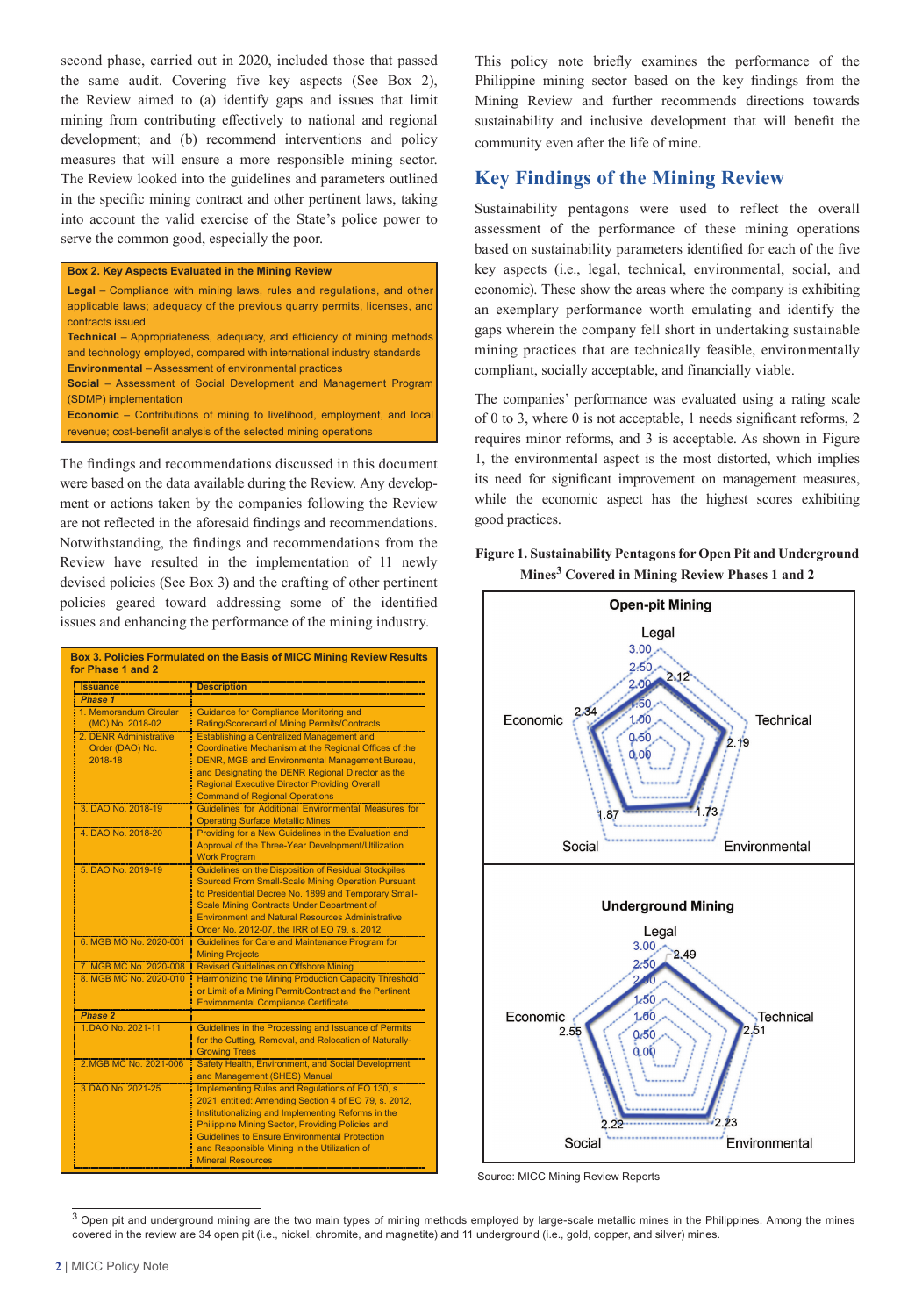## **A. Legal Aspect: Going Beyond Checklist Compliance**

Rules, laws, and regulations bind mining operations, particularly in managing tenement areas; upholding environmental, health, and safety standards; and promoting social development in host and neighboring communities. However, ensuring the effectiveness of these policies hinges on the enforcement, monitoring, and assessment of compliance of mining companies. This entails going beyond mere legal checklist review towards assessing the actual compliance of mining operations with the specific provisions of their respective contracts. In particular, the weak enforcement of laws has resulted in the failure of six companies to meet the conditions set in their respective mining contracts and environmental compliance certificates (i.e., implementation of pollution abatement measures provided in the environmental management plans). The practice wherein mining companies operate without mandatory plans and permits (e.g., Special Tree Cutting and Earth-Balling Permit and Water Permit) has also become common. The paltry fines imposed by existing laws, rules, and regulations on mining violations (i.e., relative to the costs of adopting mitigation measures) have been proven ineffective in preventing environmental pollution.

Existing bureaucratic processes coupled with gray areas in related policies also contribute to non-compliance. For instance, the lengthy approval process and delays in the issuance of mandatory plans and permits pave the way for the proliferation of the aforementioned practice, which allows mining companies to operate while waiting for the approval of required permits. Gray areas in existing policies also leave the mining operators susceptible to potential rent-seeking practices. For example, there is tenement overlap with watersheds and other reservations, which is true for mines that have been operating prior to the establishment of the reservations and may have gotten mineral patents over portions of such areas.

Also critical in the effective monitoring and assessment of compliance of mining operations are the regular monitoring of submission and the proper documentation and management of mining-related reports, including those on the Environmental Protection and Enhancement Programs, Safety and Health Programs, and Social Development and Management Programs (SDMP).

#### **B. Technical Efficiency and Financial Stability**

Mining is efficient when, among other things, it is technically sound, cost-efficient, and compliant with global standards. It entails having sufficient capital to adapt and adjust to financial and market risks, adequate infrastructure, a safe working environment, and competent management. However, many mining operations in the country remain challenged by various issues.

The first issue is compliance with international standards. Several management systems standards are applicable and recommended for mining operations (e.g., ISO 9001, ISO 50001, ISO 2015).

However, the Philippine government only requires compliance with ISO 14001 Environmental Management Systems as specified in DAO 2015-07. While most companies reviewed are at par with international standards of operation, there remain two companies that are non-ISO compliant and in need of improvement.

The Review also found that six companies performed poorly in ensuring occupational safety and health, leading to a higher frequency of accidents, deaths, and loss/damage, among others. The factors attributed to this poor performance include (a) absence of a designated safety engineer, safety and health induction/ orientation, and emergency response team; (b) insufficient warning signs at the mine site and causeway; and (c) lack of medical services and facilities. However, it is also important to note that many of the companies that failed the Review, particularly around 50 percent in Phase 1, were implementing Care and Maintenance Programs.

Operational inefficiency in mining operations influenced the lack of sufficient capitalization, resulting in poor maintenance of mining infrastructure, including roads and sediment transport control measures, and poor health and safety management and practices.

Another important issue is the insufficient assays<sup>4</sup> for companies directly shipping ores for export, opening opportunities for technical smuggling. Some of the effects on the overall mining operation and government include foregone miners' revenue from the unmeasured mineral contents, undeclared taxes and foregone government revenues, and undue competitive advantage for importing countries.

### **C. Environmental Trade-offs**

Most trade-offs in mining occur between the economic and environmental impacts; hence, most issues would arise from the ecological aspect of the Mining Review. Incomplete environmental management planning and non-adherence to their conditionalities constitute many of the violations of mining companies.

Despite the clear guidelines and principles from the DENR Mines and Geosciences Bureau (MGB), some Final Mine Rehabilitation and Decommissioning Plans (FMRDP) examined have vague or unclear goals and targets that could confuse assessments for the final relinquishment. For instance, such FMRDPs identified soil erosion control as a measure but failed to identify the target soil erosion rate during mine closure. Moreover, the areas where the baseline information is collected for environmental impact assessment (EIA) reporting are often disturbed. This situation may lead to improper selection of species to be used for rehabilitation, which can be detrimental to the environment. In this case, the FMR/DPs that will be developed should aim for a reference landscape, which could provide ecosystem goods and services needed by mine-affected communities as the target for rehabilitation.

The nonstrategic placement and inappropriate specifications of sediment control facilities contribute to increased siltation in waterways. The colossal difference in the proportion of 'idle' and productive lands in mining tenements is also seen to limit the potential productivity of the land.

<sup>4</sup> An assay is a set of processes that helps determine the proportions of precious metals in orders and other metallurgy substances such as silver or gold, which could also serve as a point of valuation of minerals for the imposition of taxes and royalties by the government.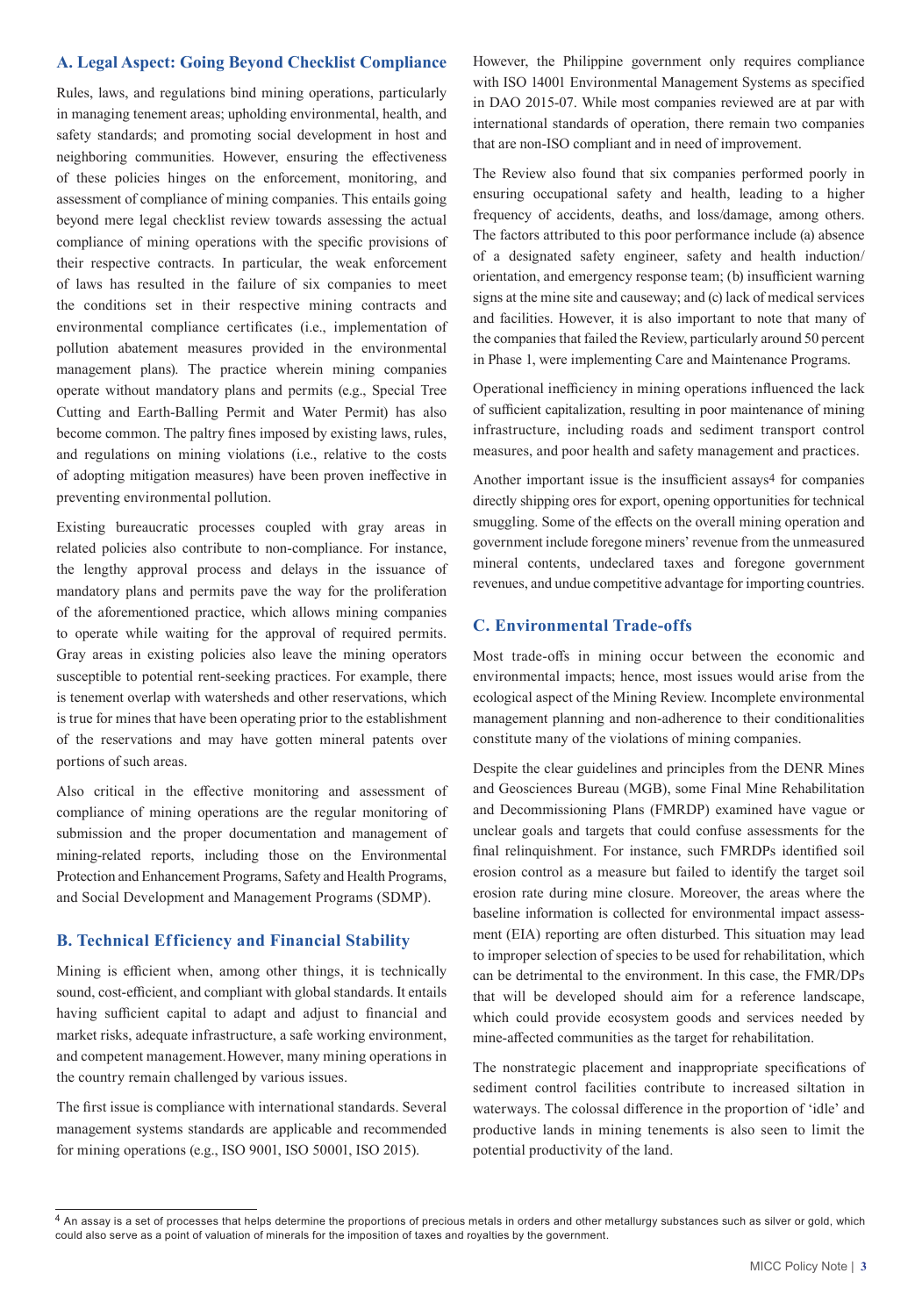Five of the mines reviewed also did not properly handle toxic and hazardous wastes and segregate solid wastes. Thirteen mines also failed to properly monitor air and water quality parameters based on existing guidelines.

Despite the increasing threat of climate change, mining plans still lack in mitigation and adaptation efforts. Consequently, mining infrastructure needs to be climate-proofed.

#### **D. Social and Economic Impacts**

The social acceptability of mining is another critical issue that affects mining activities. Ultimately, social acceptability depends on the magnitude of the perceived net benefits derived by the community from mining activities and the level of access each member of the community has to these benefits.

Based on the Review, issues arise when (a) equity distribution is not achieved; (b) there is a lack of transparency in the implementation of social development programs/activities; and (c) effective communication channels have not been established among the mining company, the government, and the host mining communities.

In some areas, particularly involving Indigenous Peoples (IPs), issues concerning the improper management and inequitable distribution of IP royalties have resulted in conflicts within or between concerned Indigenous Cultural Communities. A tendency for communities to be overly dependent on the SDMP was also observed, with some communities expressing concern over sustaining the development gains once mining companies cease their operations.

Despite the relatively minimal contribution to the national economy in terms of gross value added and host local government units' minuscule share to the total tax payments made by companies (i.e., 5.82% and 3.05% for metallic and non-metallic mining companies, respectively) (Espinosa and Chan 2018), mining still has the potential to spur local economic growth by providing livelihood opportunities to the local community through business and employment. In fact, the reduction in poverty incidence has been generally observed in areas hosting mining activities, except for some areas where mining activities are still relatively new (Figure 2). Also, poverty level in two mine sites are still higher than the national average. The Review also found that the majority of the households in mining *barangays* have relatively higher incomes than households in neighboring non-mining *barangays*.

However, some SDMP projects have short-lived impacts and could end following the cessation of mining activities. Therefore, the challenge lies in finding the appropriate measures to sustain the economic gains from mining activities beyond the mine's life.







## **II. Conclusion and Policy Recommendations**

The MICC Mining Review identified many shortfalls in mining policies and operations in the country. Still, it also presented several opportunities to scale up good practices to improve the industry's contribution to sustainability. This policy note provides key policy recommendations based on the results and findings of the Mining Review. However, these recommendations and conclusions do not necessarily apply to all mining operations reviewed, as some have already exhibited good practices.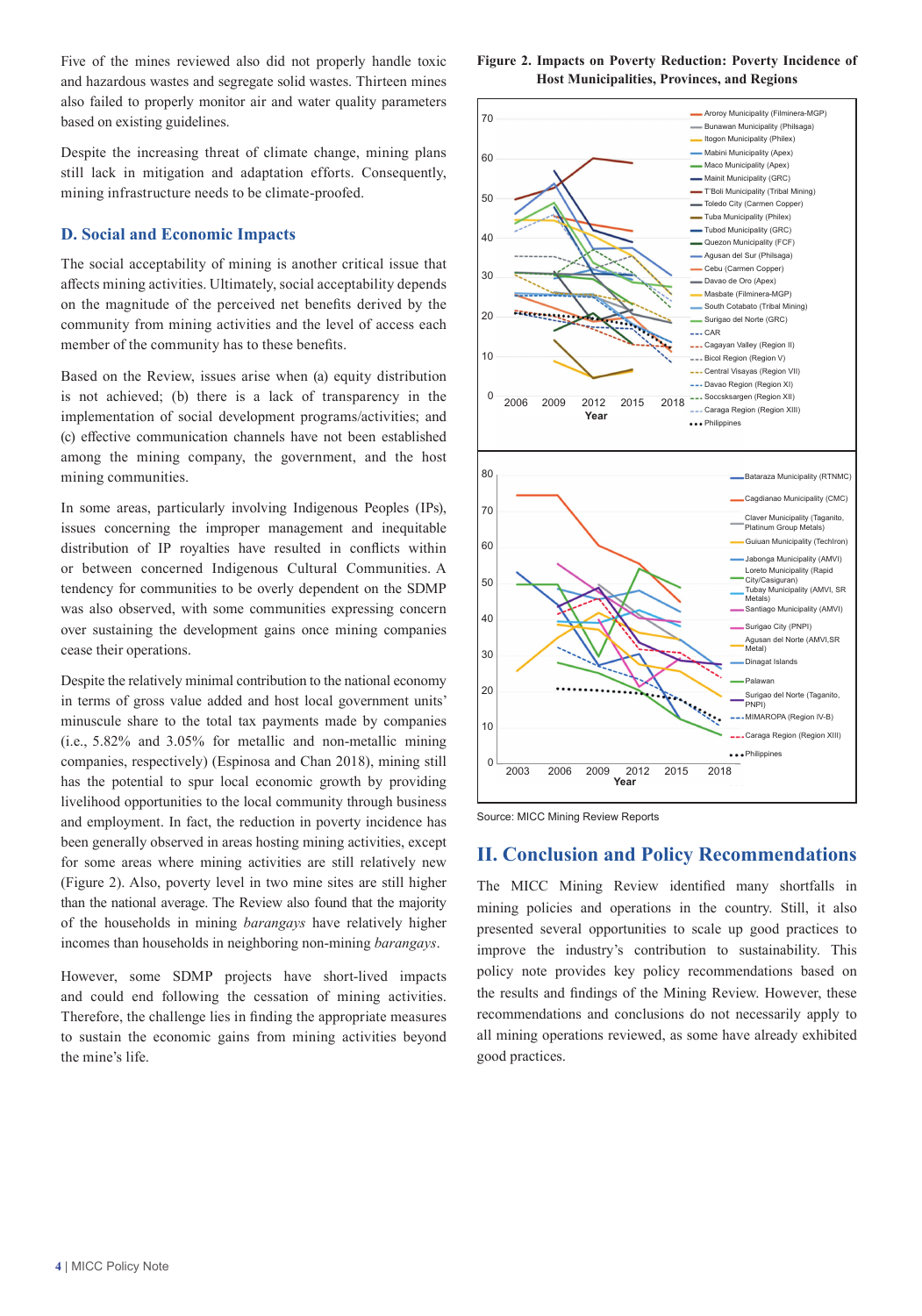- **Streamline compliance monitoring and enforcement of**  a. **regulatory policies.** Legal compliance must not be limited to checking the availability of required documents, but efforts must be made to ascertain conformity. The gaps that restrict the timely submission, processing, and issuance of pertinent documents must also be identified and addressed accordingly. Streamlining compliance monitoring and enforcement entails harmonizing overlapping requirements and establishing a joint system for monitoring mining operations' efficiency, compliance, and environmental and socioeconomic impact. In relation to this, the government must also improve its policy enforcement by ensuring that mining companies are only allowed to operate once they have successfully obtained the necessary permits; satisfied the conditions provided in their respective mining contracts and Environmental Compliance Certificates; and when requirements, such as Feasibility Studies and Declaration of Mining Project Feasibility have been thoroughly reviewed and approved. Further, vertical coordination and provision of support between the national and local governments must be strengthened to facilitate regulatory compliance.
- **Revisit the mining law to address overlapping and**  b. **outdated provisions.** RA 7942 should be reviewed to address overlapping policies, particularly concerning land governance. There is also a need to update existing fees, fines, and penalties. The fees must be determined based on a technically sound study that considers the value of negative externalities arising from mining activities. The passage of a legislative measure further rationalizing existing mining revenue sharing schemes and mechanisms is also deemed critical in ensuring a more efficient and equitable tax system for the industry—one that takes into account royalties, windfall profits, retraction of counterproductive fiscal incentives, safeguards against thin capitalization and ring-fencing, and mechanisms that allow host communities/local governments to benefit more from mining activities.
- **Promote and sustain technical and technological**  c. **efficiencies in mining.** Technological innovations and mechanisms to ensure efficiency in production and operations and effective environmental management practices can be determined through collaborative efforts from respective government agencies, mining companies, the private sector, and the academe. For instance, capitalization requirements may be revised to strengthen the transparency of ownership and to properly account for market instability. Moreover, best practices should be promoted and scaled up across stakeholders through recognition, program development and adoption, and

provision of incentives. Guidelines should also be developed to establish design criteria for infrastructure facilities and services and to monitor occupational safety.

- **Review the environmental impact statement system to**  d. **encourage greater accountability.** The EIA process should be updated and the institutional requirements should be evaluated to ensure that recommendations are fulfilled. Moreover, a policy may be crafted towards ensuring the incorporation and implementation of climate change adaptation and mitigation measures in mining plans.
- **Redesign framework for social development programs**  e. **and payment and management of IP royalties.** Existing frameworks for developing and implementing the SDMP need to be evaluated and redesigned to further promote community ownership and inclusive development and to improve the contribution of mining towards social and economic development. This can be achieved by strengthening the implementation of a bottom-up participatory approach to planning and the guidelines for the mandatory hiring of community organizers to help develop and implement plans and programs. Actively promoting investments to enhance human, social, and natural capital will also help. The treatment of funds allocated for the implementation of SDMP and other related plans as private funds may also have to be revisited to ensure transparency and accountability in the management and use of these funds. SDMP should undergo periodic social impact monitoring to ensure adaptive management.

The procedures in paying out the royalties from mining operations must also be rethought and the guidelines for its use must be clearly communicated to the recipients to avoid misinterpretation and conflicts.

**Continue the conduct of regular multistakeholder and**  f.**interdisciplinary review of mining operations.** The conduct of the comprehensive review on mining operations can adequately identify the needs and provide appropriate interventions to address issues, as demonstrated by the Phase 1 of the Review, which influenced the development and adoption of recent policy issuances on mining (See Box 3). In view of these benefits, it is recommended that the review framework adopted by the MICC be institutionalized into the DENR's monitoring and mine auditing processes. Periodic full impact analysis that accounts for all benefits and costs of mining, their incidence, and mechanisms for compensation or penalties should complement the Review.